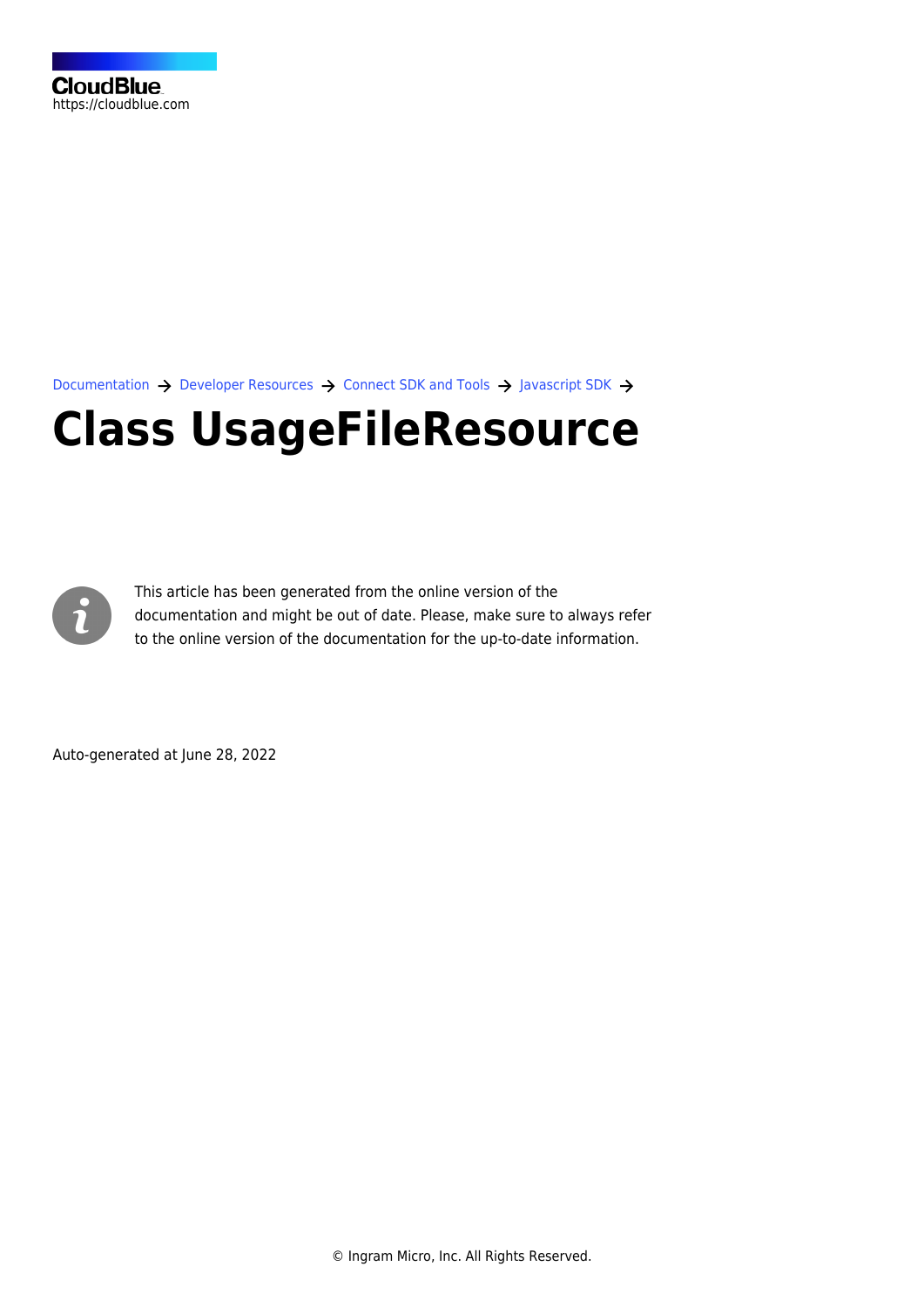# **CloudBlue**

## **Classes**

[CategoryUsageFileResource](#page-1-0) ⇐ GenericResource

The CategoryUsageFileResource class provides methods to access the categor objects for a usage file.

[UsageFileResource](#page-1-1) ⇐ GenericResource

The UsageFileResource class provides methods to access the usage file endpoint of the Cloud Blue Connect API.

## <span id="page-1-0"></span>**CategoryUsageFileResource ⇐ GenericResource**

The CategoryUsageFileResource class provides methods to access the categor objects for a usage file.

**Kind**: global class **Extends**: GenericResource **Category**: Resources

## <span id="page-1-1"></span>**UsageFileResource ⇐ GenericResource**

The UsageFileResource class provides methods to access the usage file endpoint of the Cloud Blue Connect API.

**Kind**: global class **Extends**: GenericResource **Category**: Resources

- [UsageFileResource](#page-1-1) ⇐ GenericResource
	- [new UsageFileResource\(client\)](#page-2-0)
	- [.categories\(id\)](#page-2-1) ⇒ [CategoryUsageFileResource](#page-1-0)
	- [.accept\(id, acceptanceNote\)](#page-2-2) ⇒ [UsageFileResource](#page-1-1)
	- [.approveAll\(id\)](#page-2-3) ⇒ [UsageFileResource](#page-1-1)
	- [.close\(id\)](#page-3-0) ⇒ [UsageFileResource](#page-1-1)
	- [.delete\(id\)](#page-3-1) ⇒ [UsageFileResource](#page-1-1)
	- [.reprocess\(id\)](#page-3-2) ⇒ [UsageFileResource](#page-1-1)
	- [.submit\(id\)](#page-3-3) ⇒ [UsageFileResource](#page-1-1)
	- [.reconciliation\(id, reconFile\)](#page-4-0) ⇒ [UsageFileResource](#page-1-1)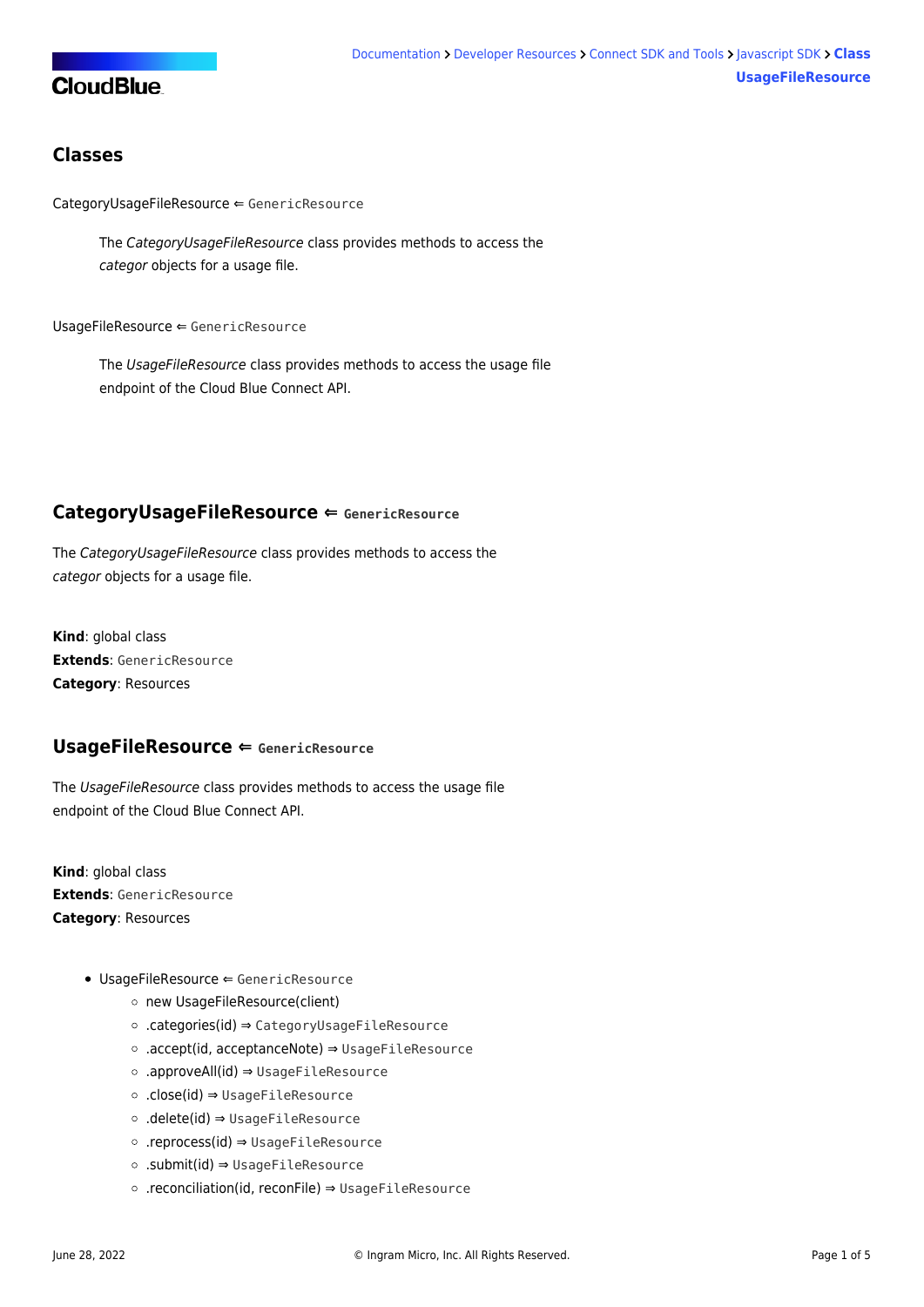

- [.reject\(id, rejectionNote\)](#page-4-1) ⇒ [UsageFileResource](#page-1-1)
- [.upload\(id, usageFile\)](#page-4-2) ⇒ [UsageFileResource](#page-1-1)

#### <span id="page-2-0"></span>**new UsageFileResource(client)**

Creates a new instance of the UsageFileResource class.

Returns: [UsageFileResource](#page-1-1) - An instance of the UsageFileResource class.

<span id="page-2-1"></span>

| Param  | Tvpe          | <b>Description</b>                      |
|--------|---------------|-----------------------------------------|
| client | ConnectClient | An instance of the ConnectClient class. |

#### **usageFileResource.categories(id) ⇒ [CategoryUsageFileResource](#page-1-0)**

Returns an instance of the CategoryUsageFileResource for a UsageFile.

**Kind**: instance method of [UsageFileResource](#page-1-1)

**Returns**: [CategoryUsageFileResource](#page-1-0) – An instance of the CategoryUsageFileResource for the case.

<span id="page-2-2"></span>

| <b>Param</b> | Type   | <b>Description</b>                      |
|--------------|--------|-----------------------------------------|
| id           | string | The unique identifier of the UsageFile. |

#### **usageFileResource.accept(id, acceptanceNote) ⇒ [UsageFileResource](#page-1-1)**

Accept Usage File.

**Kind**: instance method of [UsageFileResource](#page-1-1) **Returns:** [UsageFileResource](#page-1-1) - An instance of the UsageFileResource.

**Param Type Type Description** id string The unique identifier of the Usage File. acceptanceNote string Acceptance Note

#### <span id="page-2-3"></span>**usageFileResource.approveAll(id) ⇒ [UsageFileResource](#page-1-1)**

Approve all Usage File. **Kind**: instance method of [UsageFileResource](#page-1-1)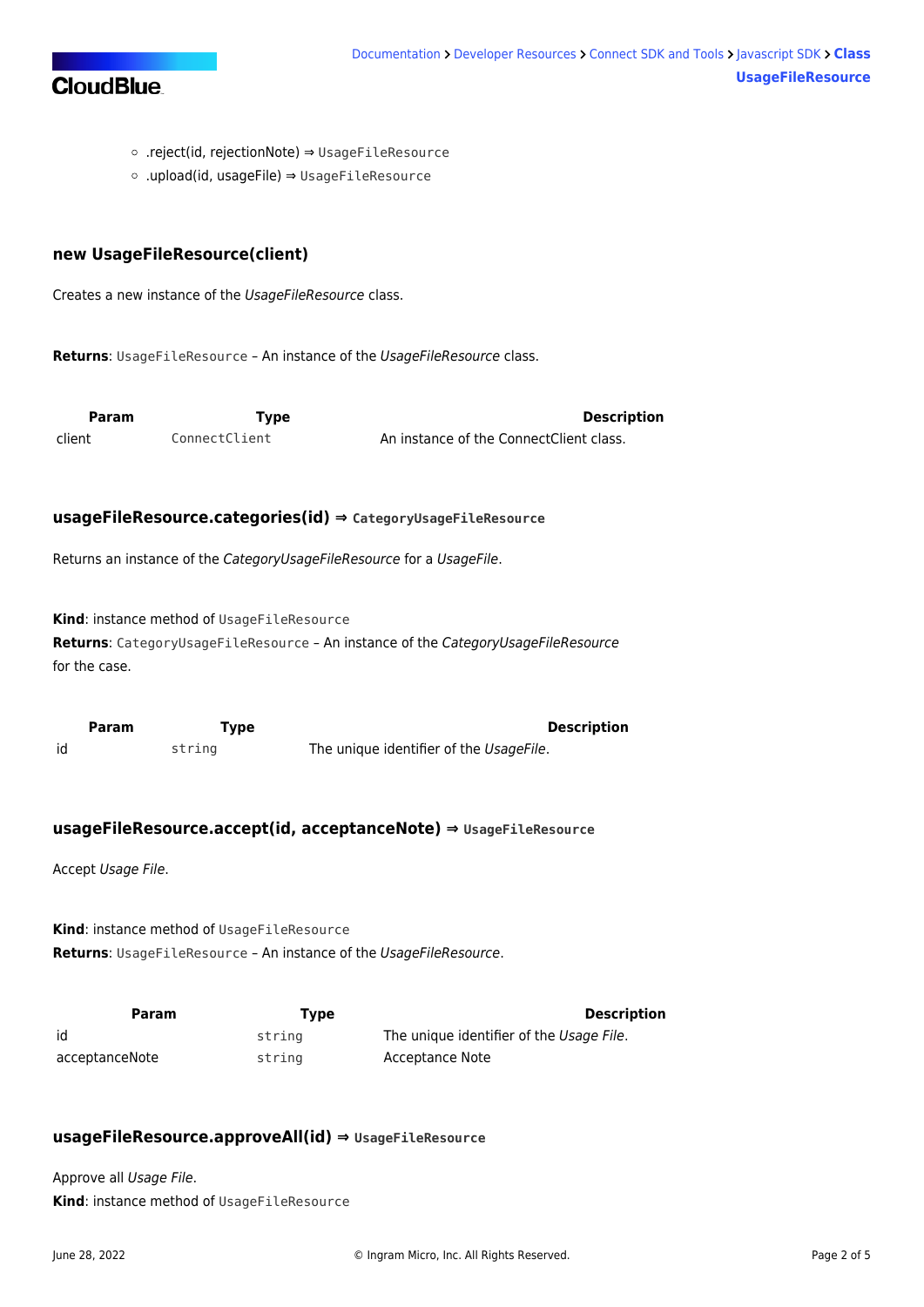

**Returns**: [UsageFileResource](#page-1-1) – An instance of the UsageFileResource

<span id="page-3-0"></span>**Param Type Type Description** id string The unique identifier of the Usage File.

#### **usageFileResource.close(id) ⇒ [UsageFileResource](#page-1-1)**

Close Usage File.

**Kind**: instance method of [UsageFileResource](#page-1-1) **Returns**: [UsageFileResource](#page-1-1) – An instance of the UsageFileResource

<span id="page-3-1"></span>**Param Type Type Description** id string The unique identifier of the Usage File.

#### **usageFileResource.delete(id) ⇒ [UsageFileResource](#page-1-1)**

Delete Usage File.

**Kind**: instance method of [UsageFileResource](#page-1-1) **Returns**: [UsageFileResource](#page-1-1) – An instance of the UsageFileResource

<span id="page-3-2"></span>

|    | <b>Param</b> | Tvpe   | <b>Description</b>                       |
|----|--------------|--------|------------------------------------------|
| id |              | string | The unique identifier of the Usage File. |

#### **usageFileResource.reprocess(id) ⇒ [UsageFileResource](#page-1-1)**

Reprocess Usage File.

**Kind**: instance method of [UsageFileResource](#page-1-1) Returns: [UsageFileResource](#page-1-1) - An instance of the UsageFileResource

<span id="page-3-3"></span>

|    | <b>Param</b> | Type   | Description                              |
|----|--------------|--------|------------------------------------------|
| id |              | string | The unique identifier of the Usage File. |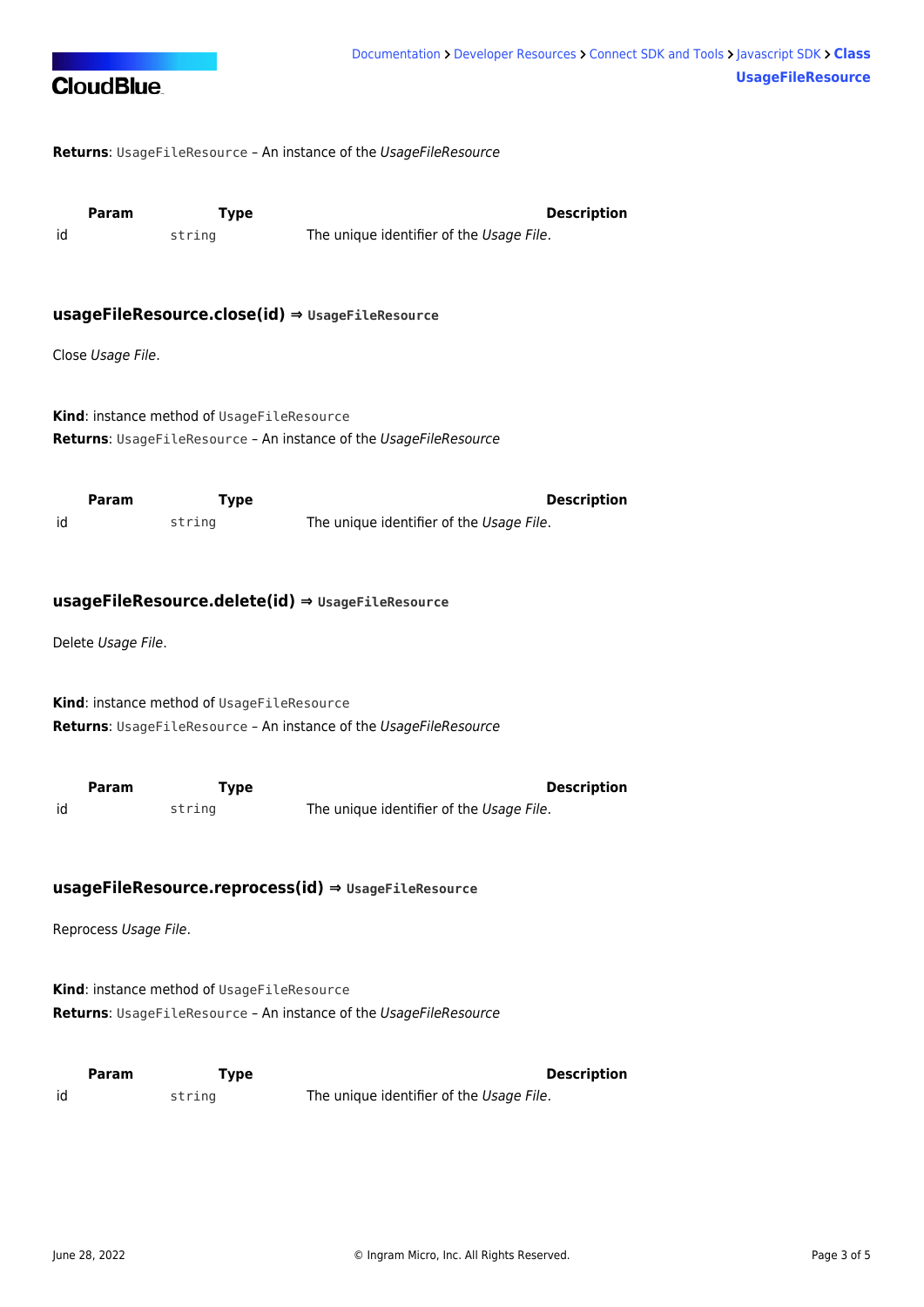

#### **usageFileResource.submit(id) ⇒ [UsageFileResource](#page-1-1)**

Submit Usage File.

**Kind**: instance method of [UsageFileResource](#page-1-1) Returns: [UsageFileResource](#page-1-1) - An instance of the UsageFileResource

<span id="page-4-0"></span>

| Param | Tvpe   | <b>Description</b>                       |
|-------|--------|------------------------------------------|
| id    | string | The unique identifier of the Usage File. |

#### **usageFileResource.reconciliation(id, reconFile) ⇒ [UsageFileResource](#page-1-1)**

Reconciliation Usage File.

**Kind**: instance method of [UsageFileResource](#page-1-1) Returns: [UsageFileResource](#page-1-1) - An instance of the UsageFileResource.

| Param     | Type   | <b>Description</b>                       |
|-----------|--------|------------------------------------------|
| id        | string | The unique identifier of the Usage File. |
| reconFile | binary | Reconciliation binary file               |

#### <span id="page-4-1"></span>**usageFileResource.reject(id, rejectionNote) ⇒ [UsageFileResource](#page-1-1)**

Reject Usage File.

**Kind**: instance method of [UsageFileResource](#page-1-1) **Returns:** [UsageFileResource](#page-1-1) - An instance of the UsageFileResource.

| Param         | Type   | <b>Description</b>                       |
|---------------|--------|------------------------------------------|
| id            | strina | The unique identifier of the Usage File. |
| rejectionNote | text   | Rejection note                           |

#### <span id="page-4-2"></span>**usageFileResource.upload(id, usageFile) ⇒ [UsageFileResource](#page-1-1)**

Upload Usage File.

**Kind**: instance method of [UsageFileResource](#page-1-1) **Returns**: [UsageFileResource](#page-1-1) – An instance of the UsageFileResource.